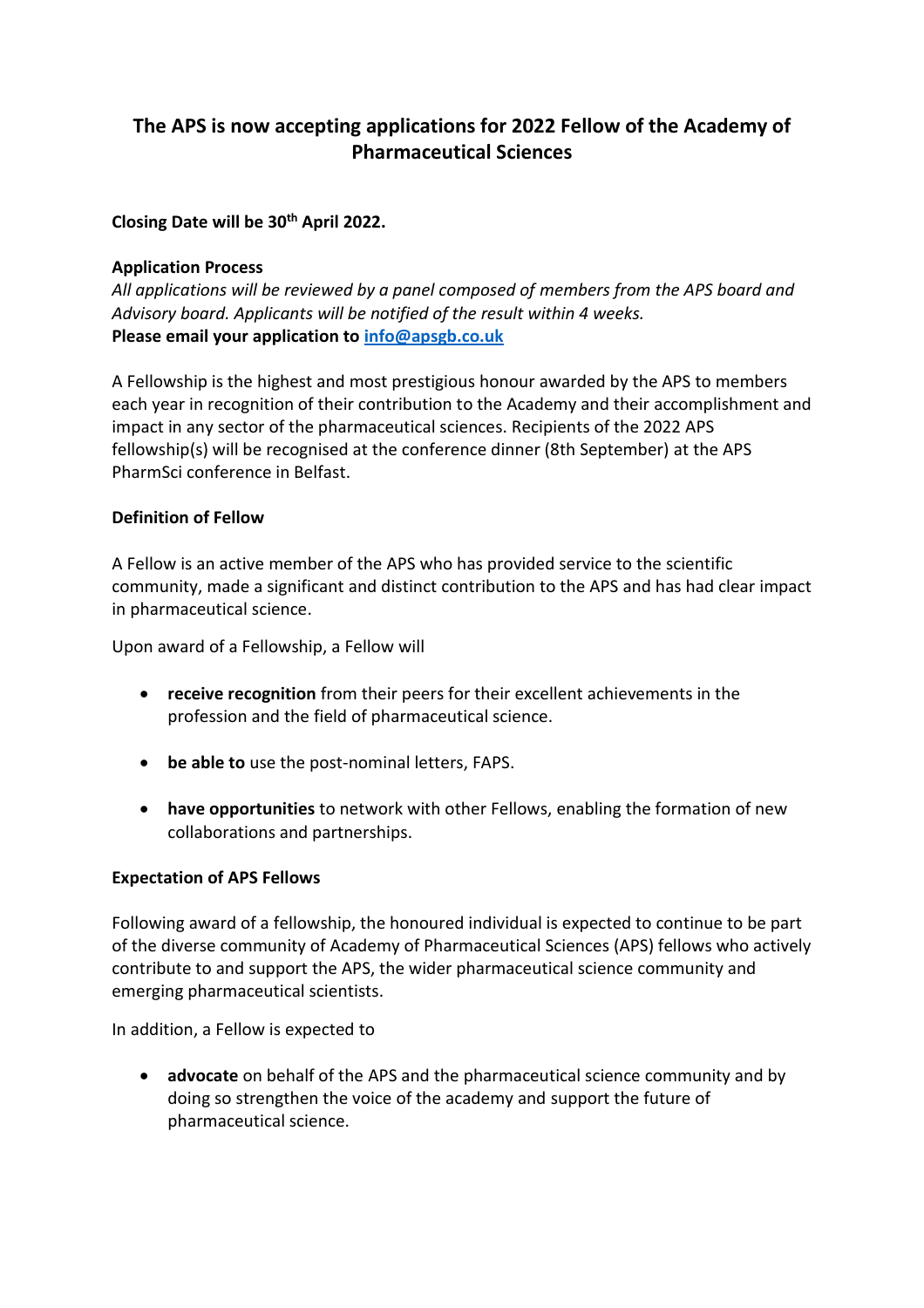• **be inspirational** by acting as a role model, and where appropriate a mentor, for the pharmaceutical science community, and in particular the next generation of pharmaceutical scientists, enabling them to develop the experience and expertise they need to become future leaders.

## **Criteria**

A Fellowship may be awarded following either self-nomination or nomination by a member of the APS. To be eligible for consideration as a Fellow you or your nominator must provide:

- **a one-page statement** demonstrating your membership of and contribution to the Academy of Pharmaceutical Scientists and the wider pharmaceutical sciences community, as well as your achievements in pharmaceutical science and their impact over a sustained period (see exemplars).
- **your CV** (see specific guidance for CV format below) making sure to include evidence that underpins the information in your one-page document detailing your service to the profession and the achievements you wish to be considered. In line with our commitment to fairness and equality, please make every attempt to remove as much personal, identifiable data as possible from your CV as possible so as to anonymise your application.
- **details of two referees** who can assess your contributions/achievements and their impact - ideally at least one of whom is an existing APS Fellow.

There is not a minimum length of APS membership required before a Fellowship can be awarded. However, it is anticipated that a Fellowship would normally only be awarded to a current member who has made a distinct contribution to APS. If successful in being awarded a Fellowship, you will only retain the award whilst you remain a member of the APS.

# **Exemplars**

A range of exemplars is provided to account for the diversity of the pharmaceutical sciences community. This list is far from inclusive. Although an applicant is likely to be able to demonstrate achievement in more than one of the following areas, no applicant is expected to demonstrate accomplishment in all areas.

## **Service to the Academy and the Wider Pharmaceutical Science Community**

Examples include the **effective** and **sustained:**

- contribution to the training, development or mentoring of pharmaceutical scientists
- promotion of pharmaceutical science career paths, academic leadership in pharmaceutical science programmes, conference and events leadership
- contribution to diversity and inclusion and/or widening participation in pharmaceutical science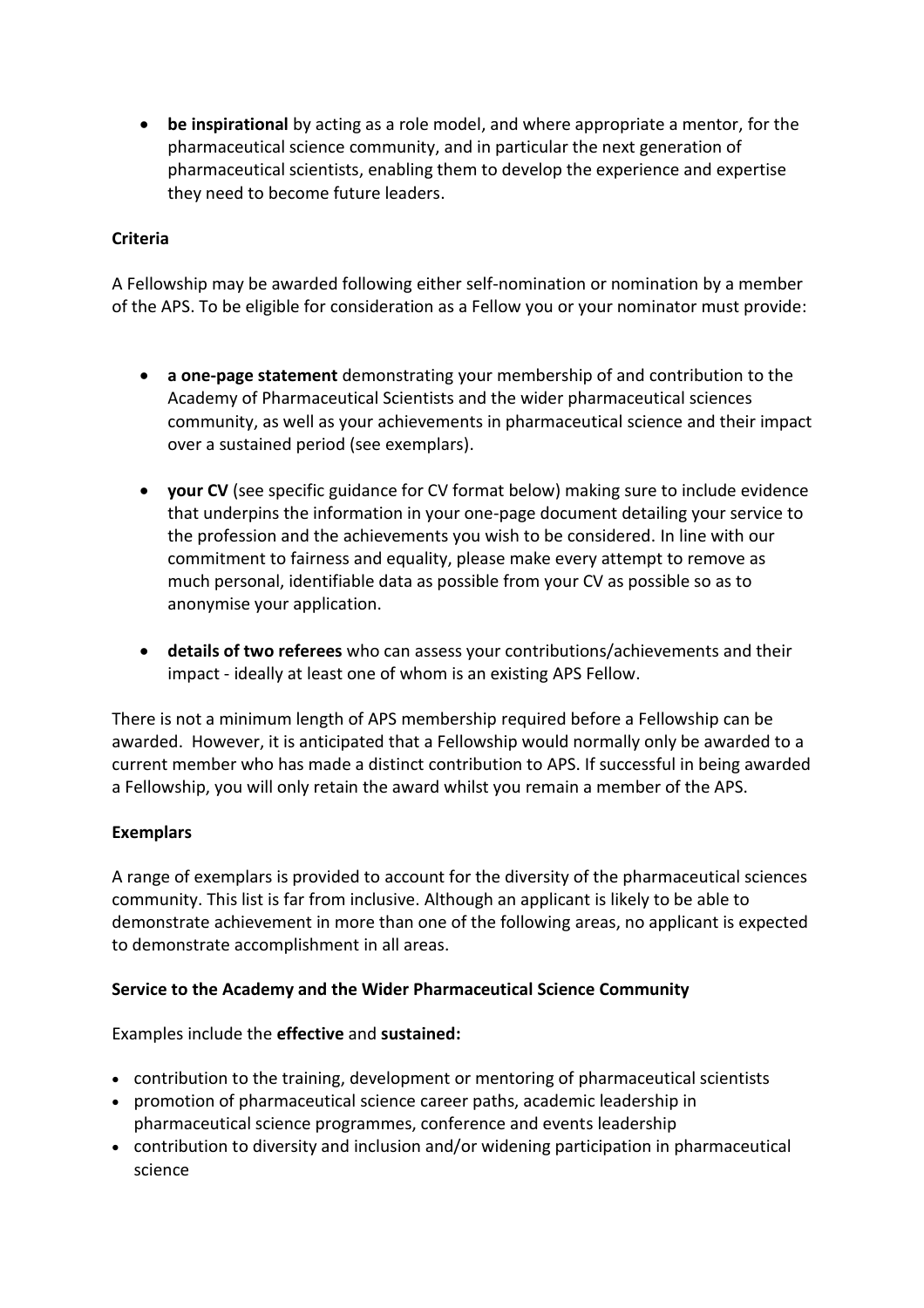- contribution to the public understanding of pharmaceutical science
- impact through pharmaceutical sciences-based outreach and engagement activities or high-profile promotion of the importance of pharmaceutical science
- contribution to the enhancement of pharmaceutical sciences, for example supporting the work of the APS.

# **Achievement in the Pharmaceutical Sciences**

Examples include:

- a substantial contribution to pharmaceutical science education/training, for example by the development of innovative new courses or teaching methods
- original research, significantly contributing to the advancement of pharmaceutical science or the application of pharmaceutical sciences to significantly advance knowledge in other areas
- a significant contribution to innovation in pharmaceutical science for example by the publication of patents, with demonstration of their impact
- creation of a successful business, charity or enterprise, in a pharmaceutical area
- a significant contribution to the advancement in the quality, safety, efficacy of medicines in any sector of the pharmaceutical sciences
- significant leadership in the development of an innovative medicine or a diagnostic
- the development of innovative methods, processes and paths in any of the sectors of pharmaceutical science

# **Guidance on the format of CVs**

The CV is intended to provide evidence in support of the information on the one page document.

The CV should be no longer than 5 pages (font size 11 is the minimum font that is acceptable and page margins should be at least 2 cm in all directions). Applications exceeding this page limit will not be considered. In line with our commitment to fairness and equality, please make every attempt to remove as much personal, identifiable data as possible from your CV as possible so as to anonymise your application.

A narrative CV has been selected as the best format and a suggested outline can be found below, for further information on narrative CVs please see this [link.](https://sway.office.com/5tmt8Ou5fdD9AtEV?ref=Link)

1. Personal details: Use this section to provide personal details such as your education, key qualifications, relevant positions, funding obtained, and awards received.

2. How have you contributed to the generation and communication of new ideas, hypotheses, tools or knowledge, to innovation in drug development, medicine assessment or manufacturing approaches? This section should capture your contributions to and skills acquired from previous research, innovation or technical projects. It can include a small selection of key outputs such as